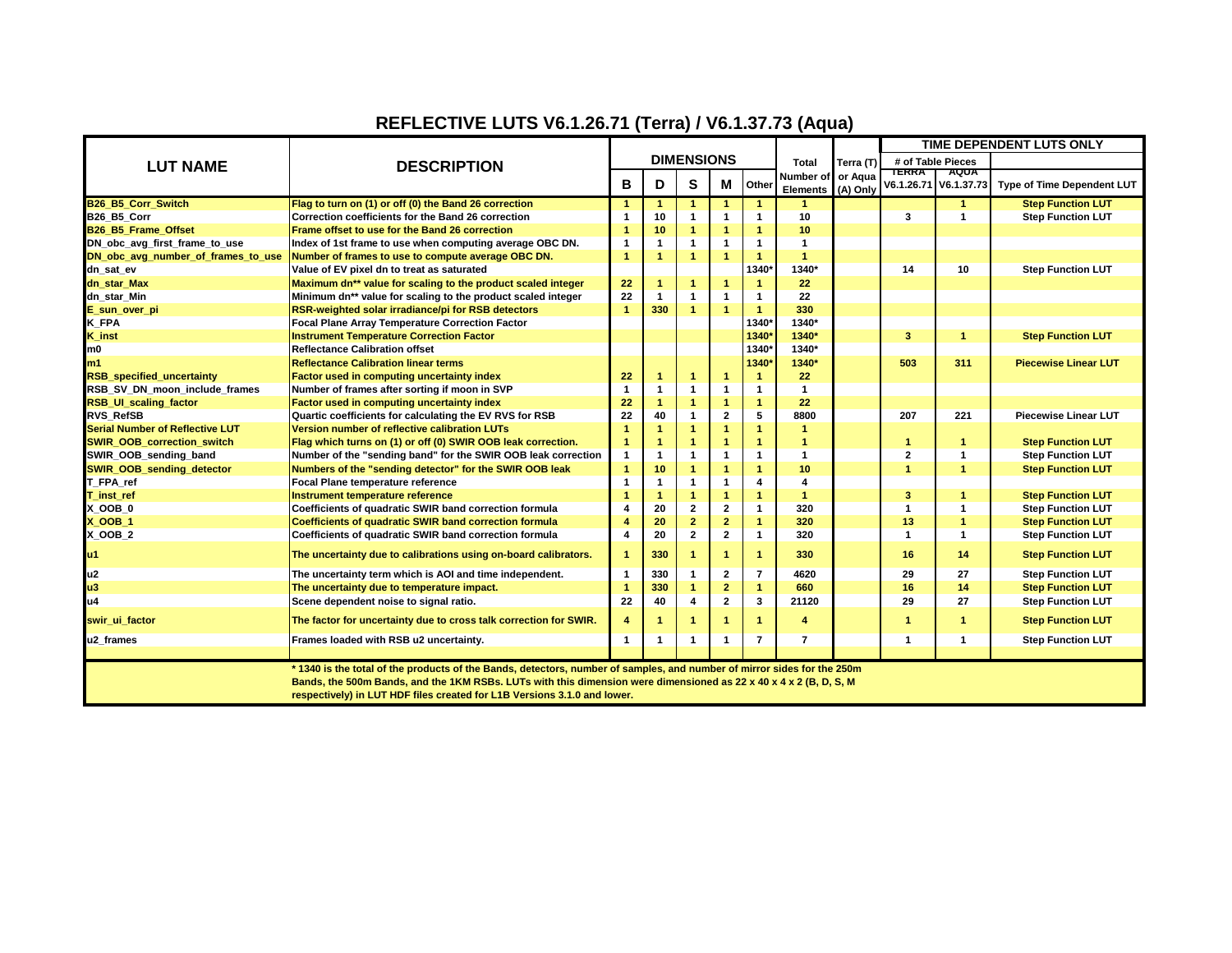## **QA LUTS V6.1.26.71 (Terra) / V6.1.37.73 (Aqua)**

|                                          |                                                                                                                                         |                      |                      |                      |                      |                  |                                                      |                       | TIME DEPENDENT LUTS ONLY |                                      |                                   |
|------------------------------------------|-----------------------------------------------------------------------------------------------------------------------------------------|----------------------|----------------------|----------------------|----------------------|------------------|------------------------------------------------------|-----------------------|--------------------------|--------------------------------------|-----------------------------------|
| <b>LUT NAME</b>                          | <b>DESCRIPTION</b>                                                                                                                      |                      |                      | <b>DIMENSIONS</b>    |                      |                  | <b>Total</b><br>Number of or Aqua<br><b>Elements</b> | Terra (T)<br>(A) Only | # of Table Pieces        |                                      |                                   |
|                                          |                                                                                                                                         | в                    | D                    | S                    | М                    | Other            |                                                      |                       | TERRA                    | <b>AQUA</b><br>V6.1.26.71 V6.1.37.73 | <b>Type of Time Dependent LUT</b> |
| a <sub>1</sub>                           | Pre-launch averages of MODIS linear response term for each<br>emissive detector.                                                        | 16                   | 10                   | 1                    |                      |                  | 160                                                  |                       |                          |                                      |                                   |
| ALGORITHMPACKAGEACCEPTANCEDAT            | Algorithm package date; written to ECS archive metadata.                                                                                | $\mathbf 1$          | -1                   | 1                    | $\mathbf{1}$         | -1               | -1                                                   |                       |                          |                                      |                                   |
| <b>ALGORITHMPACKAGEMATURITYCODE</b>      | Algorithm package maturity code; written to ECS archive<br>metadata.                                                                    | $\overline{1}$       |                      | 1                    | -1                   | -1               | -1                                                   |                       |                          |                                      |                                   |
| <b>ASSOCIATEDPLATFORMSHORTNAME</b>       | Platform (e.g., TERRA or AQUA).                                                                                                         |                      |                      | 1                    |                      | 1                |                                                      |                       |                          |                                      |                                   |
| <b>BB Average Temperature Variance</b>   | Pre-launch variance of the average BB temperature.                                                                                      |                      | $\overline{1}$       | $\overline{1}$       | $\overline{1}$       | $\overline{1}$   | $\overline{1}$                                       |                       |                          |                                      |                                   |
| <b>Cavity Temperature Variance</b>       | Pre-launch variance of the cavity temperature.                                                                                          |                      | $\mathbf{1}$         | 1                    | $\mathbf{1}$         | $\overline{1}$   | -1                                                   |                       |                          |                                      |                                   |
| <b>Control options</b>                   | <b>Miscellaneous code switches</b>                                                                                                      |                      | $\blacktriangleleft$ | $\blacktriangleleft$ | $\overline{1}$       | $\overline{2}$   | $\overline{2}$                                       |                       |                          |                                      |                                   |
| <b>Detector Quality Flag Values</b>      | Integer array identifying noisy, dead and anomalous detectors.                                                                          | $\mathbf{1}$         | 490                  | $\mathbf{1}$         | $\mathbf{1}$         | 8                | 3920                                                 |                       | 45                       | 25                                   | <b>Step Function LUT</b>          |
| <b>Detector Quality Flag2 Values</b>     | Integer array identifying noisy and dead subframes.                                                                                     |                      | 180                  | $\blacktriangleleft$ | $\blacktriangleleft$ | 8                | 1440                                                 |                       |                          | и                                    | <b>Step Function LUT</b>          |
| <b>Instrument Temperature Variance</b>   | Pre-launch variance of the instrument temperature.                                                                                      |                      | -1                   | $\mathbf 1$          | $\mathbf{1}$         | $\mathbf{1}$     | -1                                                   |                       |                          |                                      |                                   |
| <b>LWIR FPA Temperature Variance</b>     | Pre-launch variance of the LWIR FPA temperature.                                                                                        |                      |                      | 1                    | $\blacktriangleleft$ | 1                | -1                                                   |                       |                          |                                      |                                   |
| Mirror Average Temperature Variance      | Pre-launch variance of the average mirror side temperature.                                                                             |                      | $\mathbf 1$          | 1                    | $\mathbf{1}$         | $\mathbf 1$      | -1                                                   |                       |                          |                                      |                                   |
| <b>MirrorSide 1 Temperature Variance</b> | Pre-launch variance of the mirror side 1 temperature.                                                                                   |                      | -1                   | $\blacktriangleleft$ | $\overline{1}$       | 1                | -1                                                   |                       |                          |                                      |                                   |
| MirrorSide 2 Temperature Variance        | Pre-launch variance of the mirror side 2 temperature.                                                                                   |                      | $\mathbf{1}$         | $\mathbf{1}$         | $\mathbf{1}$         | $\mathbf{1}$     | -1                                                   |                       |                          |                                      |                                   |
| mission phase                            | <b>Mission phase.</b>                                                                                                                   | 4                    | -1                   | -1                   | $\overline{1}$       | $\overline{1}$   | $\overline{1}$                                       |                       |                          |                                      |                                   |
| <b>Moon Offset Limits</b>                | Defines the limits of the "Keep-out" box relative to center of SVP.<br>(This is not strictly a QA LUT because it is used in processing) | 38                   |                      | 1                    | -1                   | $\boldsymbol{4}$ | 152                                                  |                       |                          |                                      |                                   |
| <b>MWIR FPA Temperature Variance</b>     | Pre-launch variance of the MWIR FPA temperature.                                                                                        | $\overline{1}$       | 1                    | 1                    | $\overline{1}$       | $\overline{1}$   | $\blacktriangleleft$                                 |                       |                          |                                      |                                   |
| <b>NEdL</b>                              | Pre-launch noise equivalent difference in radiance for each<br>emissive detector.                                                       | 16                   | 10                   | 1                    | $\mathbf{1}$         | $\mathbf{1}$     | 160                                                  |                       |                          |                                      |                                   |
| <b>NIR FPA base variance</b>             | Pre-launch variance of the NIR FPA temperature                                                                                          | 1                    | -1                   | 1                    | $\blacktriangleleft$ | $\overline{1}$   | -1                                                   |                       |                          |                                      |                                   |
| <b>QA serial number</b>                  | Version of the science content of the QA LUTs                                                                                           | $\mathbf{1}$         | -1                   | $\mathbf{1}$         | $\mathbf{1}$         | $\mathbf{1}$     | -1                                                   |                       |                          |                                      |                                   |
| Spacecraft_Roll_Threshold_Angle          | Upper limit of the absolute deviation from nominal allowed in the<br>spacecraft roll angle                                              | $\blacktriangleleft$ |                      | 1                    | $\blacktriangleleft$ | -1               | -1                                                   |                       |                          |                                      |                                   |
| Spacecraft_Pitch_Threshold_Angle         | Upper limit of the absolute deviation from nominal allowed in the<br>spacecraft pitch angle                                             | -1                   | -1                   | -1                   | $\mathbf 1$          | -1               | -1                                                   |                       |                          |                                      |                                   |
| Spacecraft_Yaw_Threshold_Angle           | Upper limit of the absolute deviation from nominal allowed in the<br>spacecraft yaw angle                                               | -1                   |                      | 1                    | -1                   | -1               | -1                                                   |                       |                          |                                      |                                   |
| <b>BB</b> Variance                       | Pre-launch variance of each of the 12 BB temperatures.                                                                                  |                      |                      | 1                    |                      | 12               | 12                                                   |                       |                          |                                      |                                   |
| <b>visual FPA base variance</b>          | Pre-launch variance of the VIS FPA temperature                                                                                          |                      |                      |                      |                      |                  |                                                      |                       |                          |                                      |                                   |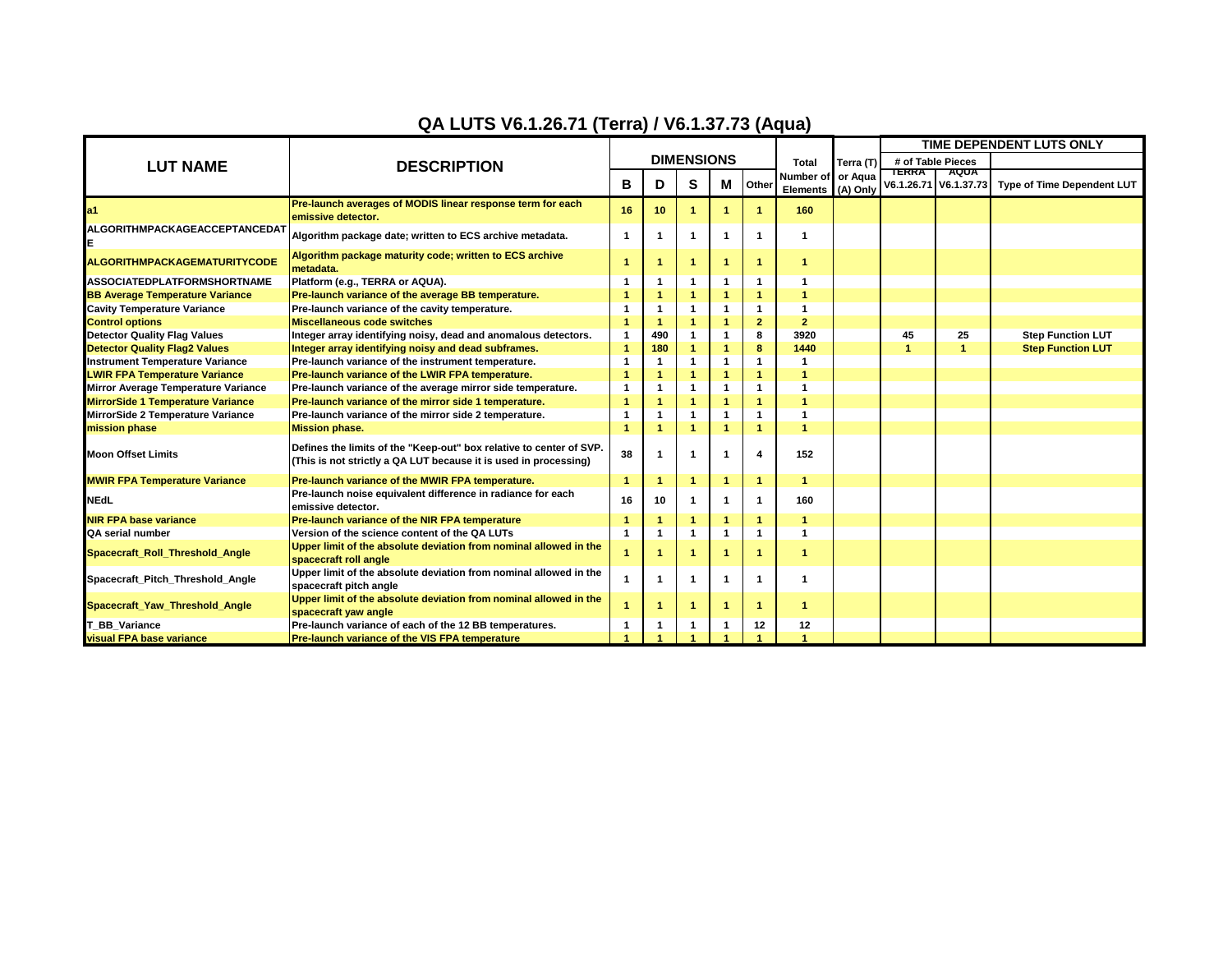## **EMISSIVE LUTS V6.1.26.71 (Terra) / V6.1.37.73 (Aqua)**

|                                              | <b>DESCRIPTION</b>                                                  |                   |                      |                      |                         |                         |                 |           | TIME DEPENDENT LUTS ONLY    |                       |                                   |
|----------------------------------------------|---------------------------------------------------------------------|-------------------|----------------------|----------------------|-------------------------|-------------------------|-----------------|-----------|-----------------------------|-----------------------|-----------------------------------|
| <b>LUT NAME</b>                              |                                                                     | <b>DIMENSIONS</b> |                      |                      |                         |                         | <b>Total</b>    | Terra (T) | # of Table Pieces           |                       |                                   |
|                                              |                                                                     |                   |                      |                      |                         |                         | Number of       | or Aqua   | <b>TERRA</b><br><b>AQUA</b> |                       |                                   |
|                                              |                                                                     | B                 | D                    | S                    | М                       | Other                   | <b>Elements</b> | (A) Only  |                             | V6.1.26.71 V6.1.37.73 | <b>Type of Time Dependent LUT</b> |
| A <sub>0</sub>                               | Quadratic coefficients for calculating a0                           | 16                | 10                   |                      | $\overline{\mathbf{2}}$ | 3                       | 960             |           | 42                          | 15                    | <b>Step Function LUT</b>          |
| A2                                           | Quadratic coefficients for calculating a2.                          | 16                | 10                   | $\mathbf{1}$         | $\mathbf 2$             | 3                       | 960             |           | 42                          | 15                    | <b>Step Function LUT</b>          |
| <b>Band_21_b1</b>                            | The value of b1 for each Band 21 detector.                          | 1                 | 10                   | $\overline{1}$       | $\mathbf{2}$            | $\blacktriangleleft$    | 20              |           | 44                          | 30                    | <b>Step Function LUT</b>          |
| <b>TEB UI scaling factor</b>                 | Factor used in computing uncertainty index                          | 16                | $\mathbf{1}$         | $\mathbf{1}$         | $\mathbf{1}$            | 1                       | 16              |           |                             |                       |                                   |
| <b>BB</b> DN first frame to use              | Index of 1st frame for computing BB DN averages                     | 1                 | $\mathbf{1}$         | $\blacktriangleleft$ | $\mathbf{1}$            | $\blacktriangleleft$    | 1               |           |                             |                       |                                   |
| BB_DN_number_of_frames_to_use                | Number of frames for computing BB DN averages                       | 1                 | 1                    | $\mathbf{1}$         | $\mathbf{1}$            | $\mathbf{1}$            | 1               |           |                             |                       |                                   |
| <b>BB_T_sat_aqua</b>                         | Saturation temperature for bands 33, 35, and 36                     | 3                 | $\mathbf{1}$         | $\overline{1}$       | $\mathbf{1}$            | $\overline{1}$          | 3               | A         |                             |                       |                                   |
| bb_t_sat_default_b1_baseline_aqua            | Default b1 baseline for bands 33, 35, and 36 to use if saturated on | 3                 | 10                   | -1                   | $\overline{2}$          | $\mathbf{1}$            | 60              | A         |                             | 35                    | <b>Step Function LUT</b>          |
|                                              | <b>BB</b> warmup                                                    |                   |                      |                      |                         |                         |                 |           |                             |                       |                                   |
| bb_t_sat_default_b1_c1_aqua                  | The scale factor for the temperature correction                     | 3                 | 10                   |                      | $\overline{2}$          | -1                      | 60              | A         |                             | 24                    | <b>Step Function LUT</b>          |
| bb_t_sat_default_b1_Tlwir_baseline_aqu<br>la | The baseline temerature for LWIR fpa                                | $\mathbf 1$       | -1                   | $\mathbf{1}$         | $\mathbf{1}$            | -1                      | 1               | A         |                             |                       | <b>Step Function LUT</b>          |
| <b>BB_T_sat_switch_aqua</b>                  | Flag to switch to default b1 for bands 33, 35, 36 when BB           | 1                 | $\mathbf{1}$         | -1                   | $\blacktriangleleft$    | -1                      | 1               | A         |                             |                       |                                   |
|                                              | temperature is above saturation temperature.                        |                   |                      |                      |                         |                         |                 |           |                             |                       |                                   |
| <b>BB</b> Weight                             | Weight factor used for computing average BB temperature.            | $\overline{1}$    | $\mathbf{1}$         | $\mathbf{1}$         | $\mathbf{1}$            | 12                      | 12              |           |                             |                       |                                   |
| delta T bb beta                              | The "b" term in the equation for calculating DT_bb.                 | 16                | 10                   | -1                   | $\mathbf{1}$            | $\blacktriangleleft$    | 160             |           |                             |                       |                                   |
| delta T bb delta                             | The "D" term in the equation for calculating DT_bb.                 | 16                | 10                   | $\mathbf{1}$         | $\mathbf{1}$            | $\mathbf{1}$            | 160             |           |                             |                       |                                   |
| epsilon_bb                                   | <b>Black-body emissivity.</b>                                       | 16                | 10                   | 1                    | $\mathbf{1}$            | $\overline{1}$          | 160             |           |                             |                       |                                   |
| epsilon_cav                                  | Effective cavity emissivity.                                        | 16                | 10                   | $\mathbf{1}$         | $\mathbf{1}$            | $\mathbf{1}$            | 160             |           |                             |                       |                                   |
| L Max                                        | Top end of radiance dynamic range                                   | 16                | $\mathbf{1}$         | $\overline{1}$       | $\mathbf{1}$            | $\blacktriangleleft$    | 16              |           |                             |                       |                                   |
| L Min                                        | Bottom end of radiance dynamic range                                | 16                | -1                   | -1                   | $\mathbf{1}$            | -1                      | 16              |           |                             |                       |                                   |
| <b>MCST Version</b>                          | 4-digit ALGORITHMPACKAGEVERSION (e.g. "4.0.5.2_Terra")              | $\mathbf{1}$      | $\mathbf{1}$         | $\blacktriangleleft$ | $\mathbf{1}$            | -1                      | 1               |           |                             |                       |                                   |
| num_overlap_scans_b1                         | Number of scans in leading and trailing granules for cross-         | $\mathbf 1$       | -1                   | -1                   | $\overline{1}$          | $\mathbf{1}$            | 1               |           |                             |                       |                                   |
|                                              | granule averaging of b1                                             |                   |                      |                      |                         |                         |                 |           |                             |                       |                                   |
| <b>NWL</b>                                   | <b>Number of values in RSR distribution.</b>                        | 16                | 10                   | $\overline{1}$       | $\mathbf{1}$            | $\blacktriangleleft$    | 160             |           |                             |                       |                                   |
| PC XT                                        | PC bands cross-talk correction parameters.                          | 5                 | 10                   | $\mathbf{1}$         | $\mathbf{1}$            | 4                       | 200             |           |                             |                       |                                   |
| <b>PCX</b> correction switch                 | Switch ( $0 =$ OFF, $1 =$ ON) for the Xtalk correction              | 1                 | $\mathbf{1}$         | $\overline{1}$       | $\mathbf{1}$            | $\blacktriangleleft$    | 1               |           |                             |                       |                                   |
| pcx_ui_factor                                | The factor for uncertainty due to cross talk correction             | 5                 | $\mathbf{1}$         | $\mathbf{1}$         | $\mathbf{1}$            | $\mathbf{1}$            | 5               |           | 1                           | -1                    | <b>Step Function LUT</b>          |
| RSR*                                         | <b>Relative spectral responses</b>                                  | 16                | 10                   | $\overline{1}$       | $\mathbf{1}$            | 49                      | 7840            | T         |                             |                       |                                   |
|                                              |                                                                     | 16                | 10                   | $\mathbf{1}$         | $\mathbf{1}$            | 66                      | 10560           | A         |                             |                       |                                   |
| RVS_BB_SV_Frame_No                           | Frame number for calculating the BB and SV RVS                      | -1                | $\mathbf{1}$         | $\mathbf{1}$         | $\mathbf{1}$            | $\mathbf{2}$            | $\overline{2}$  |           |                             |                       |                                   |
| <b>RVS TEB</b>                               | <b>Quadratic coefficients for calculating EV RVS for TEBs</b>       | 16                | 10                   | $\overline{1}$       | $\overline{2}$          | $\overline{\mathbf{3}}$ | 960             |           | 3                           | -1                    | <b>Piecewise Linear LUT</b>       |
| Serial Number of Emissive LUT                | Version number of emissive calibration LUTs                         | $\mathbf 1$       | $\mathbf{1}$         | $\mathbf{1}$         | $\mathbf{1}$            | $\mathbf{1}$            | -1              |           |                             |                       |                                   |
| SV DN first frame to use                     | Index of 1st frame for computing SV DN averages                     | 1                 | $\blacktriangleleft$ | $\mathbf{1}$         | $\mathbf{1}$            | $\blacktriangleleft$    | 1               |           |                             |                       |                                   |
| SV_DN_moon_include_frames                    | Number of frames after sorting if Moon in SVP                       | 1                 | $\mathbf{1}$         | $\mathbf{1}$         | $\mathbf{1}$            | $\mathbf{1}$            | $\overline{1}$  |           |                             |                       |                                   |
| SV DN number of frames to use                | Index of 1st frame for computing SV DN averages                     | 1                 | $\mathbf{1}$         | $\blacktriangleleft$ | $\overline{1}$          | $\blacktriangleleft$    | 1               |           |                             |                       |                                   |
| T cav default                                | Default value of cavity temperature in K                            | $\mathbf 1$       | $\mathbf{1}$         | $\mathbf{1}$         | $\mathbf{1}$            | $\mathbf{1}$            | 1               |           |                             |                       |                                   |
| T_cav_function_flag                          | Identifies suitable cavity temperature thermistors.                 | 1                 | $\blacktriangleleft$ | $\blacktriangleleft$ | $\mathbf{1}$            | $\overline{4}$          | 4               |           |                             |                       |                                   |
| T ins default                                | Default value of instrument temperature in K                        | 1                 | $\mathbf{1}$         | $\mathbf{1}$         | $\mathbf{1}$            | $\mathbf{1}$            | 1               |           |                             |                       |                                   |
| T_ins_function_flag                          | Identifies suitable instrument temperature thermistors.             | 1                 | $\mathbf{1}$         | $\mathbf{1}$         | $\mathbf{1}$            | $\overline{4}$          | 4               |           |                             |                       |                                   |
| T_ins_offset                                 | Instrument temperature offset in K.                                 | $\mathbf 1$       | $\mathbf{1}$         | $\mathbf{1}$         | $\mathbf{1}$            | 4                       | 4               |           |                             |                       |                                   |
| T_mir_default                                | Default value of mirror temperature in K                            | 1                 | $\blacktriangleleft$ | $\mathbf{1}$         | $\mathbf{1}$            | $\blacktriangleleft$    | 1               |           |                             |                       |                                   |
| T mir function flag                          | Identifies suitable mirror temperature thermistors.                 | $\overline{1}$    | $\mathbf{1}$         | $\mathbf{1}$         | $\mathbf{1}$            | $\overline{2}$          | $\overline{2}$  |           |                             |                       |                                   |
| <b>TEB_specified_uncertainty</b>             | <b>Factor used in computing uncertainty index</b>                   | 16                |                      |                      |                         |                         | 16              |           |                             |                       |                                   |

**\* Note that Terra and Aqua have differing numbers of allowed wavelengths for these tables.**

**\* more tables in the next page**